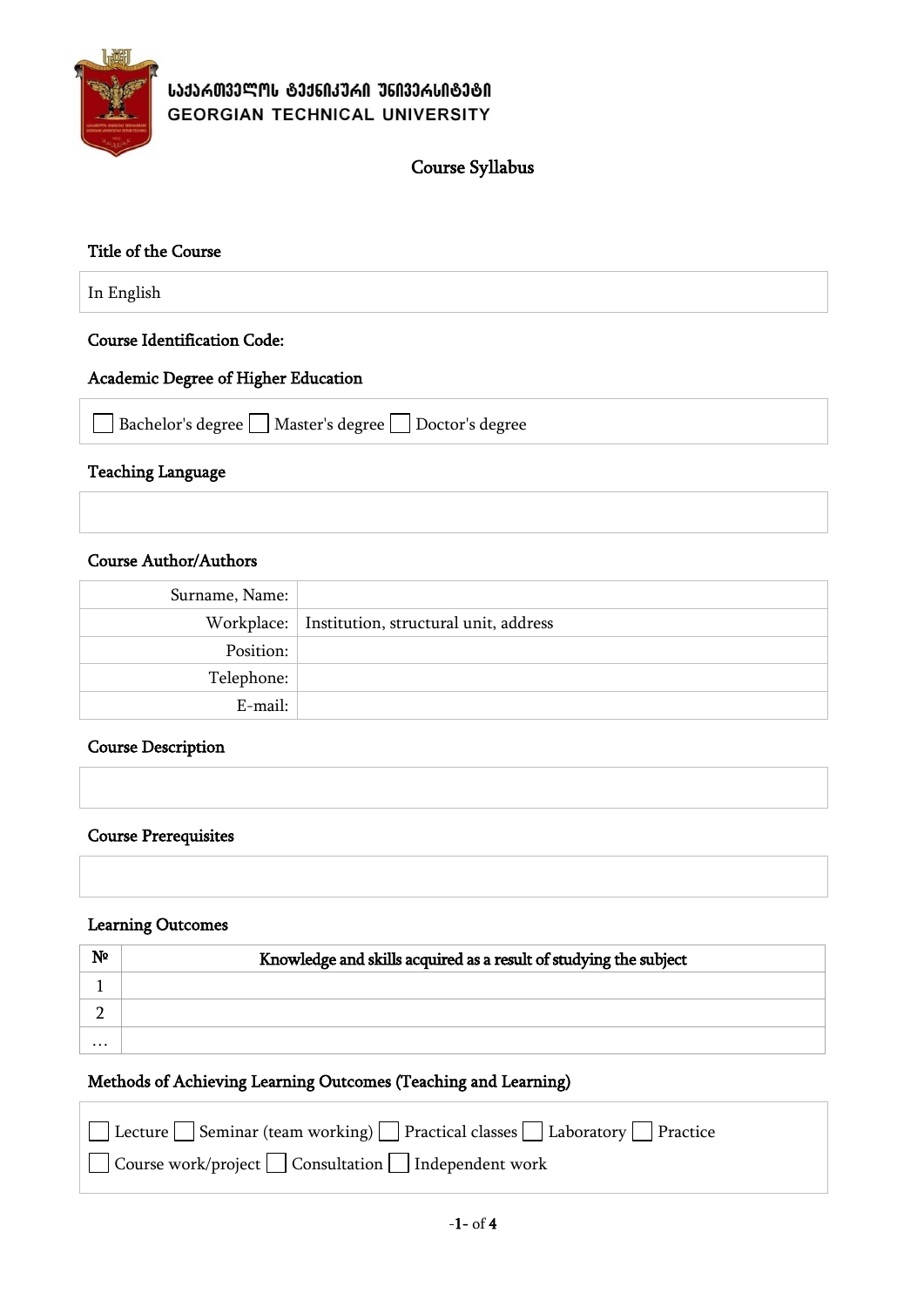Activities of the teaching-learning methods (Discussion, debate, presentation, group work, etc.)

# Credits:

# Course Schedule in Accordance to the Students' Weekly Workload (hrs.)

| Lecture:                     |  |
|------------------------------|--|
| Seminar (work in the group): |  |
| Practical classes:           |  |
| Laboratory:                  |  |
| Course work/project:         |  |
| Practice:                    |  |
| Mid-semester/final exam      |  |
| Independent work:            |  |

| Lecture        |                                    |
|----------------|------------------------------------|
| N <sub>2</sub> | Title of the theme and its content |
|                |                                    |
|                |                                    |
| $\cdots$       |                                    |

| Seminar        |                                    |
|----------------|------------------------------------|
| N <sub>o</sub> | Title of the theme and its content |
|                |                                    |
|                |                                    |
| $\cdots$       |                                    |

| <b>Practical classes:</b> |                                    |
|---------------------------|------------------------------------|
| No                        | Title of the theme and its content |
|                           |                                    |
|                           |                                    |
| $\cdots$                  |                                    |

| Laboratory     |                                    |
|----------------|------------------------------------|
| N <sup>o</sup> | Title of the theme and its content |
|                |                                    |
|                |                                    |
| $\cdots$       |                                    |

| Course work/project |                              |
|---------------------|------------------------------|
| N <sup>2</sup>      | <b>Implementation stages</b> |
|                     |                              |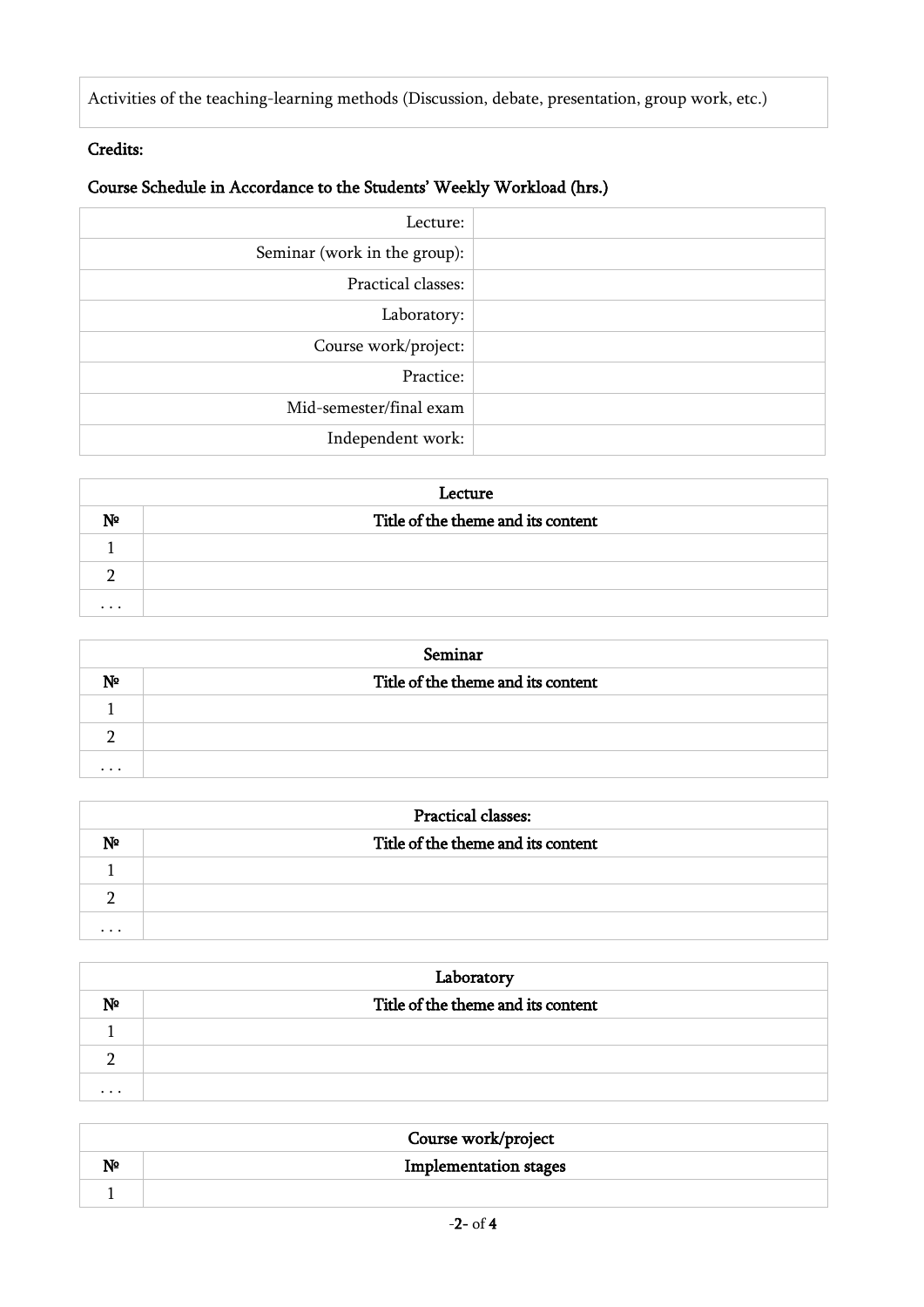| $\ddot{\phantom{1}}$ |  |
|----------------------|--|

| Practice       |                                    |
|----------------|------------------------------------|
| N <sup>o</sup> | Title of the theme and its content |
|                |                                    |
|                |                                    |
| $\cdots$       |                                    |

#### Student Knowledge Assessment System

Grading system is based on a 100-point scale.

Positive grades:

- (A) Excellent grades between 91-100 points;
- (B) Very good grades between 81-90 points
- (C) Good grades between 71-80 points
- (D) Satisfactory grades between 61-70 points
- (E) Pass the rating of 51-60 points

Negative grades:

- (FX) Did not pass grades between 41-50 points, which means that the student is required to work more to pass and is given the right, after independent work, to take one extra exam;
- (F) Failed 40 points and less, which means that the work carried out by the student did not bring any results and he/she has to learn the subject from the beginning.

#### Assessment Forms, Methods and Criteria

| <b>Assessment Forms</b> | <b>Assessment Methods and Criteria</b> |
|-------------------------|----------------------------------------|
| Ongoing activity        |                                        |
| Mid-semester exam       |                                        |
| Final/additional exam   |                                        |

#### Main Sources

#### Additional Sources

Author/Authors of the Syllabus Full name

Faculty Name Head of Quality Assurance Service Full name

Department Name